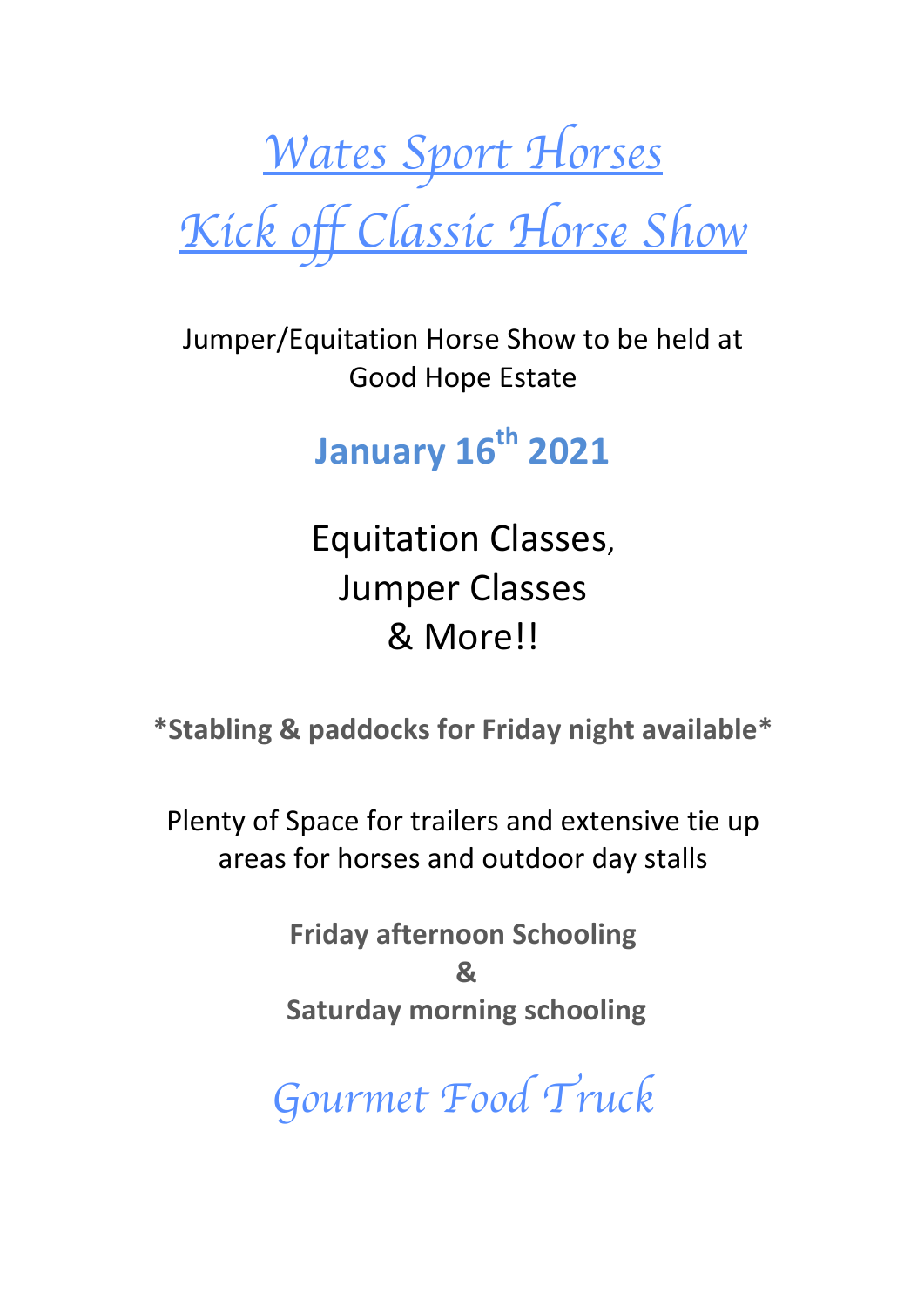*Stabling* 

### Stabling: \$3000 per stall/night Paddock: \$1000 per horse/night

- No more then 4 horses per paddock.
- Water, Hay, Shavings and buckets are provided for stalls
- Water and cut grass is provided for paddocks
- Please bring your own grain.
- Grooms quarters are located at the stables, available with beds, bathroom, kitchen and shower.
- We will need a head count for grooms on the entry form
- Wheelbarrows will be provided for cleaning stalls
- Bring your own pitch-forks
- A Tack room/feed room will be provided for each barn staying over night with horses
- Wash racks and cross ties provided

*Day Ship in Horses*

Outside Day Stalls: \$600/stall

- Tie up areas provided
- Access to wash racks
- Outside Day Stalls with hay available
- Water for horses provided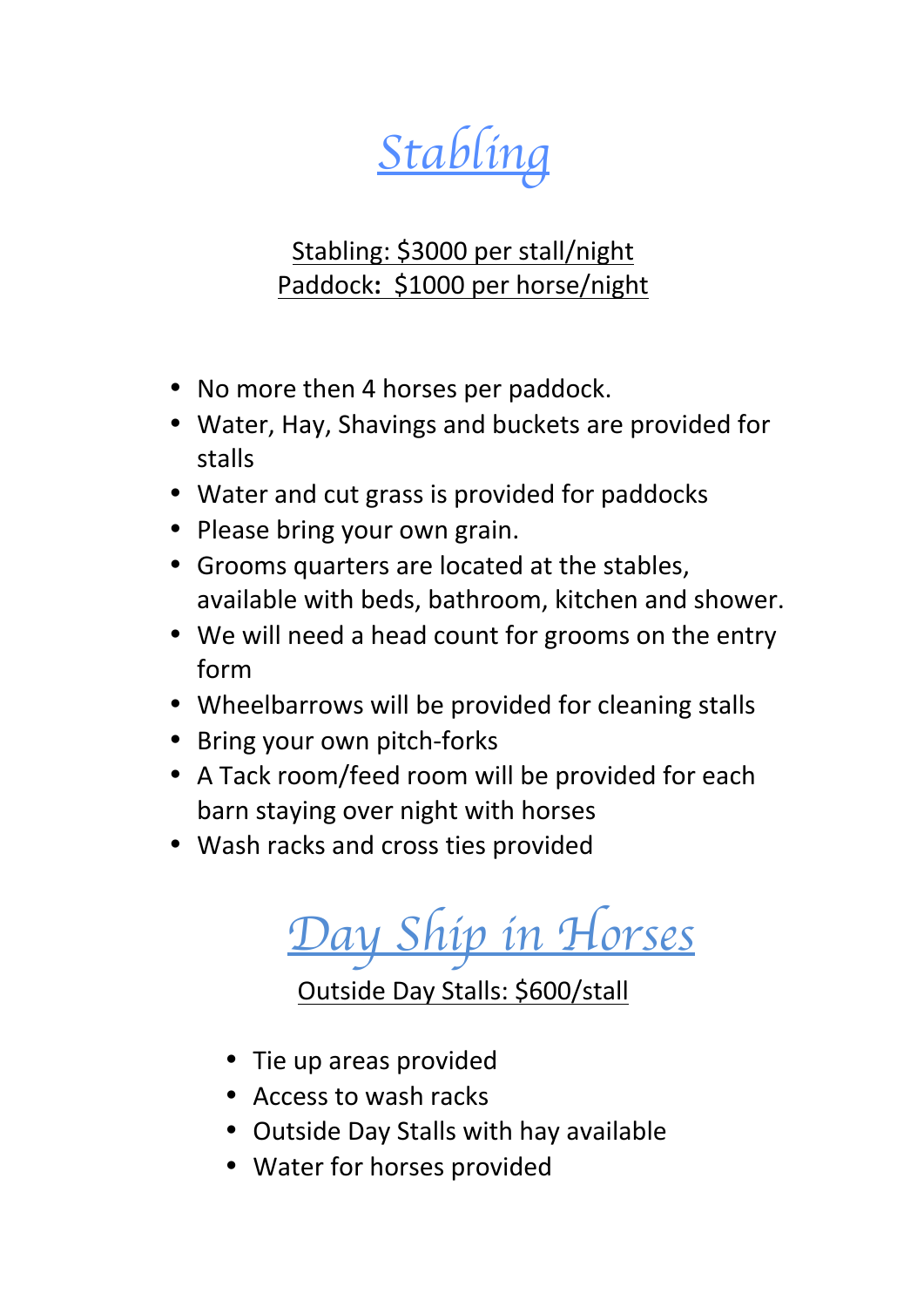## **Rules and Regulations**

- Good Hope Holdings ltd, Wates Sport Horses Jamaica llc, Show Management, will not be responsible for any loss or damage or injury to persons, horses or property. Each minor exhibitor must have parent, guardian sign the release incorporated in the entry form. Also----EVERYONE MUST SIGN A RELEASE FORM (INCORPORATED IN THE ENTRY BLANK) BEFORE RIDING ON FRIDAY. EVERY RIDER ON THE SHOW GROUNDS MUST HAVE A SIGNED ENTRY BLANK FILED WITH THE SHOW SECRETARY.
- Protective Headgear is required for all riders while mounted on a horse on Property.
- Membership with EFJ is not required for WSH Series Horse shows
- Management reserves the right to change, cancel or combine classes, alter courses, or do anything necessary to compensate for excessive or inadequate entries.
- Any class with prize money will have a minimum # of entries required to fill the class
- A yearly membership fee for the Wates Sport Horses series will be due at the office for any riders wishing to accumulate points for end of the year Prizes and banquet.
- ALL DOGS MUST BE ON LEASHES during show hours. No bad dogs allowed.
- A Medical Personnel will be on property during all riding activity Saturday the  $16^{th}$

# *Friday & Saturday Schooling:*

Open schooling in the rings over jumps Friday afternoon 1pm-4:30pm and Saturday morning 7am-8:00am. This is allowed only for Showing horses and Riders. A back number must be worn. Non showing Professionals are welcome to school client horses.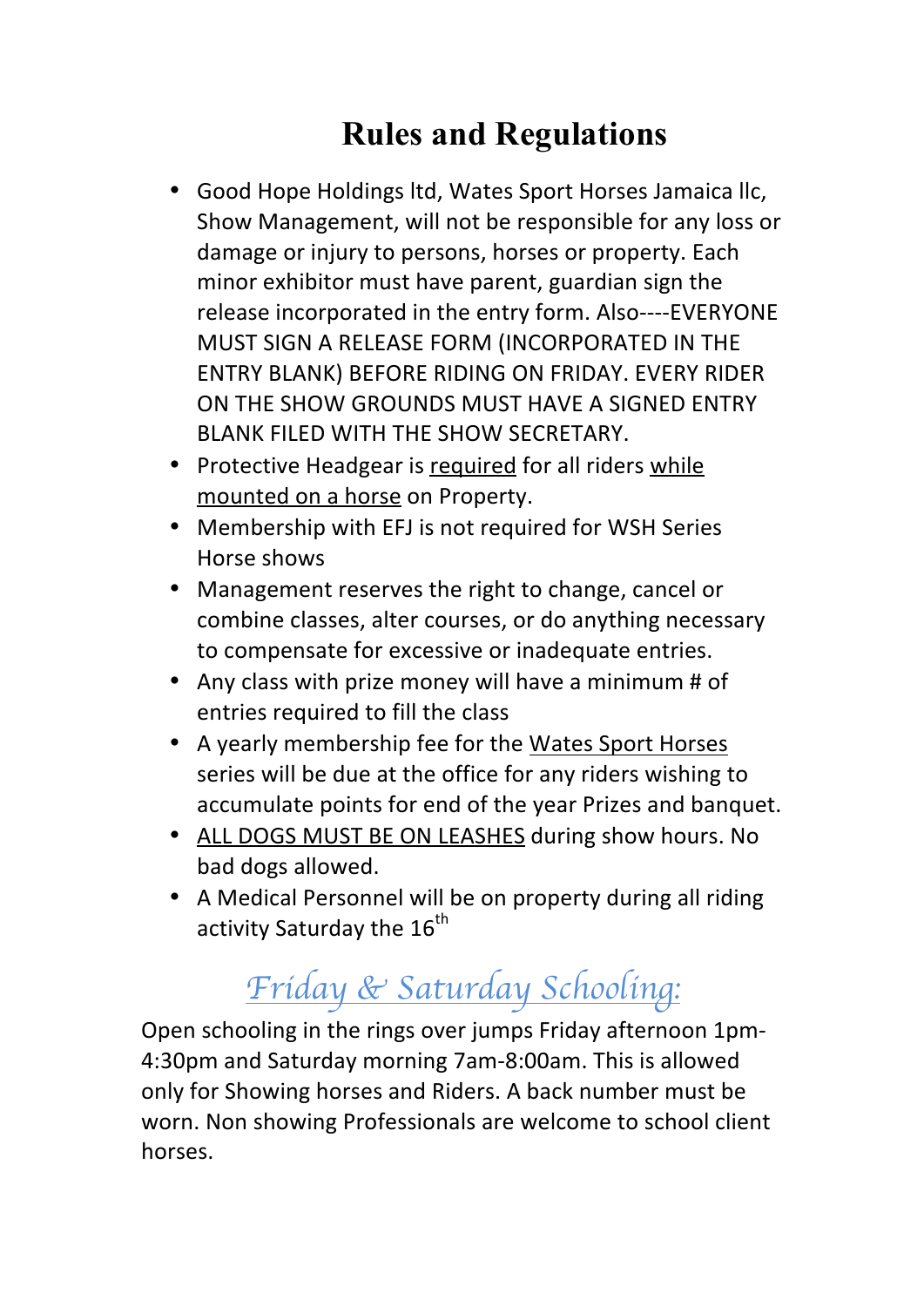# *Saturday Class List*

## Equitation Divisions

8:30 AM Start Tony Hart Grass Arena:

#### Pipsqueak Walk Trot Poles divison \$5000

- 1. Equitation Flat class
- 2. Walk trot poles I
- 3. Walk trot poles II

#### Cross Rails Equitation Division \$5000

- 4. Equitation Flat class
- 5. Cross rails I
- 6. Cross rails II

#### Short Stirrup Equitation Division 2ft \$5000

- 7. Equitation Flat class
- 8. First round over fences
- 9. Medal round over fences

#### Long Stirrup Adult Equitation Division 2ft \$5000

- 10. Equitation Flat class
- 11. First round over fences
- 12. Second round over fences

#### Sterling Medal Equitation Division 2'6 \$5000

- 11. Equitation flat class
- 12. First round over fences
- 12. Medal round over fences

Participation Lead Line 10 and under \$2000

13. lead line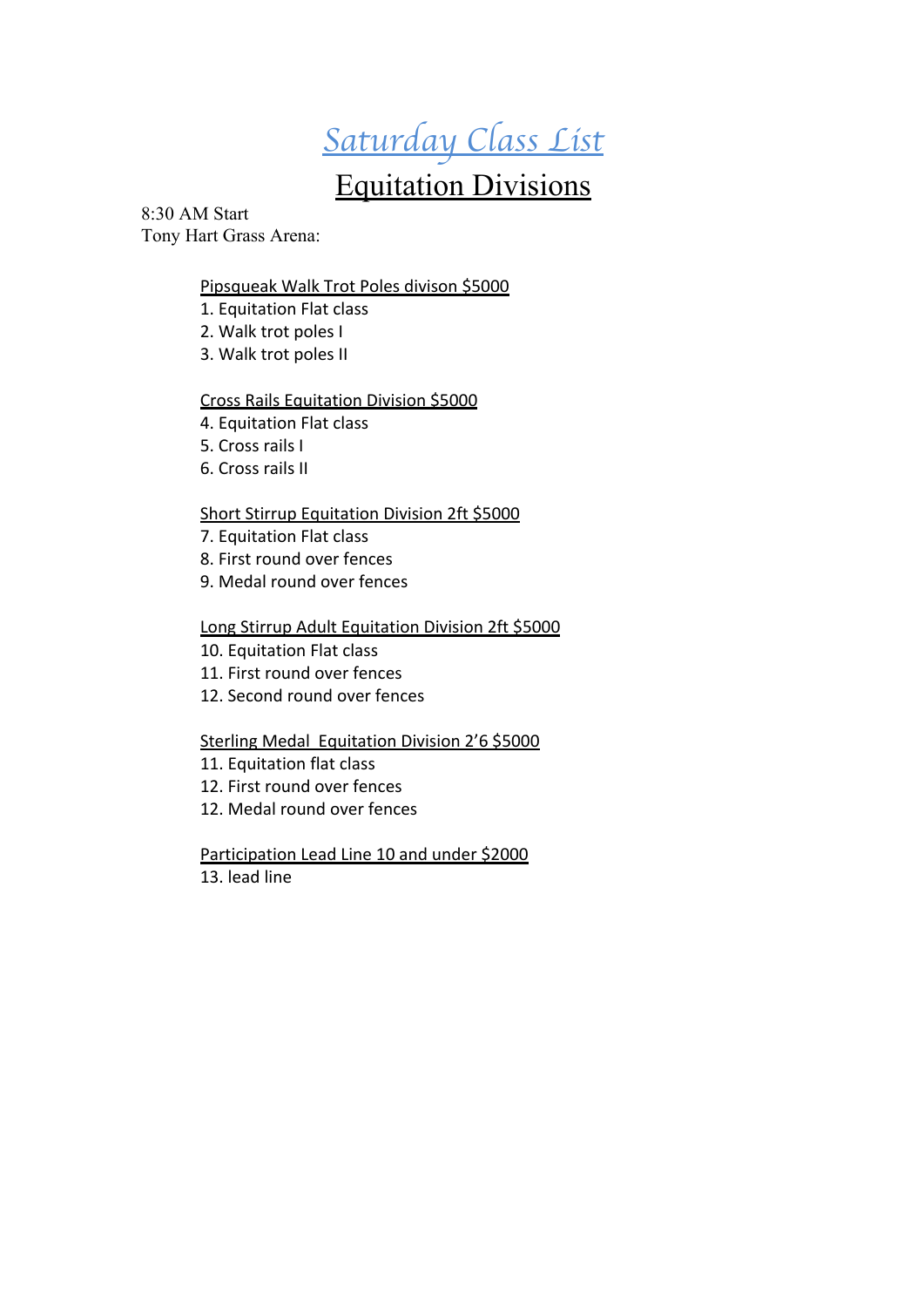## *Saturday Class List*

### **Jumper Divisions**

9:30 AM Start Grass Field:

#### Beginner Jumper .65 Division \$6000

(Amateurs of all ages only no professionals) 14. Table II (b)

15. Table II $(c)$ 

#### Intermediate Jumper .80 Division \$6000

(Amateurs of all ages only no professionals) 16. Table II (b) 17. Table II (c)

#### Open Jumper Division .80 \$6000

(open to both amateurs and professionals) 18. Table II (b) 19. Table II (c)

#### Pre Children's Jumper .90 Division \$6000

(18 years and under no professionals) 20. Table II (b) 21. Table II (c)

#### Children's Jumper 1.00 Division \$6000

 (18 years and under no professionals) 22. Table II (b) 23. Table II (c)

#### Open Jumper Division 1.00 \$6000

(open to both amateurs and professionals) 24. Table II (b) 25. Table II (c)

#### \$40,000 WSH Jumper Stake 1.00 \$6,000

(a minimum of 7 entries to fill the class, open to amateurs and professionals) 26. Table II (b)

#### High Children's Jumper 1.05 Division \$6000

(18 years and under no professionals) 27. Table II (b) 28. Table II (c)

#### Open Jumper Division 1.10 \$6000

(open to both amateurs and professionals) 29. Table II (b) 30. Table II (c)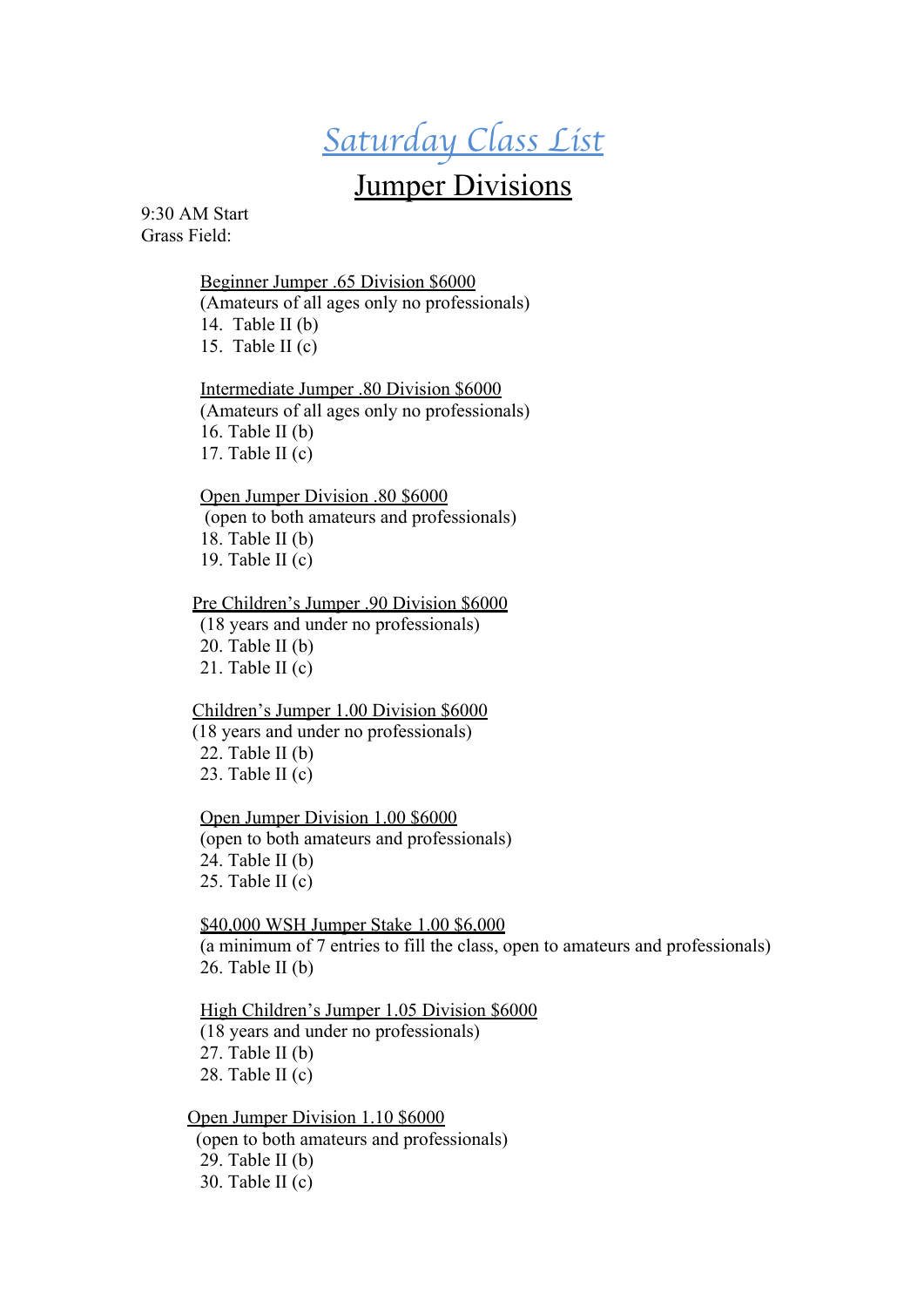## *Equitation Rules and Regulations*

**- Equitation** is the art or practice of horse riding or horsemanship. More specifically, equitation may refer to a rider's position while mounted, and encompasses a rider's ability to ride correctly and with effective aids. This is not a timed event.

- Riders may be asked to demonstrate a test while in the flat class and or asked a appropriate question based on their riding level.

- There is to be **no "ring side"** coaching during any equitation classes. Riders are being judged on their knowledge.

Dress code: -White polo or show shirt -Tan or white pants -Black gloves -Hair neat in helmet or braid -Shirts tucked in with a belt

#### Medal Classes

A Medal class is an over fences round where riders will have to demonstrate multiple tests within the course. If the rider forgets to preform one of the tasks it ill be counted against them. Any riders that go off course will be disqualified from that round and will not collect any points for that round. The courses will be posted by the in gate at the ring. Riders will be allowed to walk the course at the beginning of the class. Tests that may be asked to be demonstrated in the medal class are listed bellow.

#### Medal Over Fences Tests:

- Trot a jump
- Halt
- Roll back to a jump
- Back up
- Hand gallop a jump
- Sitting trot

#### Flat Tests:

- Figure of eight at the canter or trot, demonstrating a change of lead and or diagonal as the rider changes direction.

- No stirrups
- Sitting trot
- Extended Trot
- demonstrate a change of lead
- halt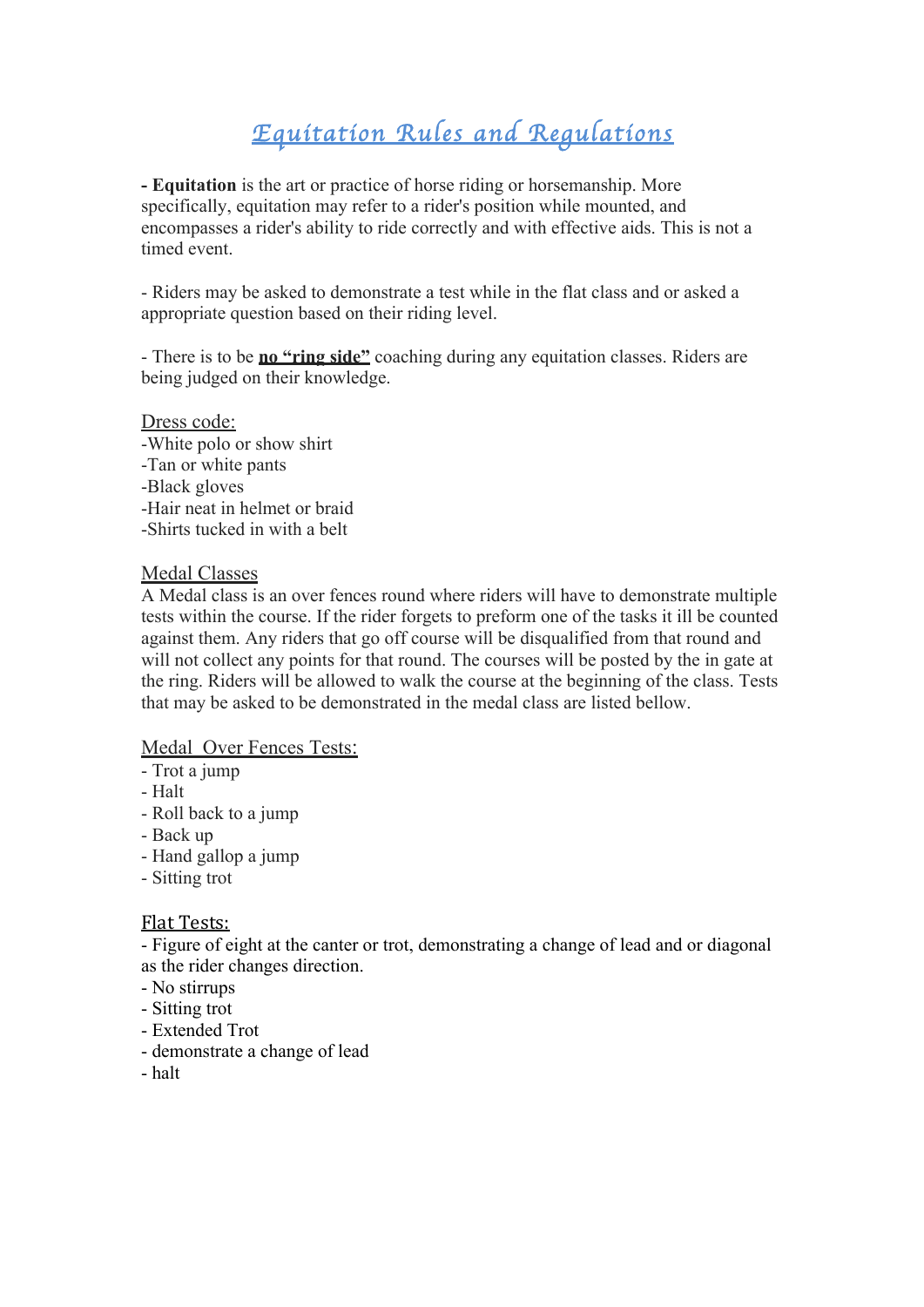## *Jumper Rules and regulations*

#### Blue Red warm up:

-This is a un Judged class, great for schooling horses or used as an extra time in the arena. This class may be added at the in gate for any height of jumper class.

#### Open Divisions:

-Open to all levels of riders and ages (professionals and Amateurs)

#### Pre Children's and Children's Jumpers

- Open to children 18 years of age and under

- No professionals

#### Beginner and Intermediate Jumpers

- Open to all ages of Amateurs
- No Professionals

#### \$40,000 WSH Jumper Stake 1.00

-Minimum of 7 entries to fill the class

- Entry fee of \$6000
- Open to both Professionals and Amateurs
- No limit to the number of horses a rider may enter
- Winnings will be deducted from your show bill when you check out

Payout to 6<sup>th</sup> place **1st** \$12,000 **2nd** \$9,000 **3rd** \$7000 **4th** \$6000, **5th** \$3000 **6th** \$3000

Dress Code:

- Polo shirts or team shirts
- tan or white pants
- hair neat in a braid or in your helmet

Table II (b) - First clear round jump off Table II (c) - Power and speed Table II – First clear round no jump off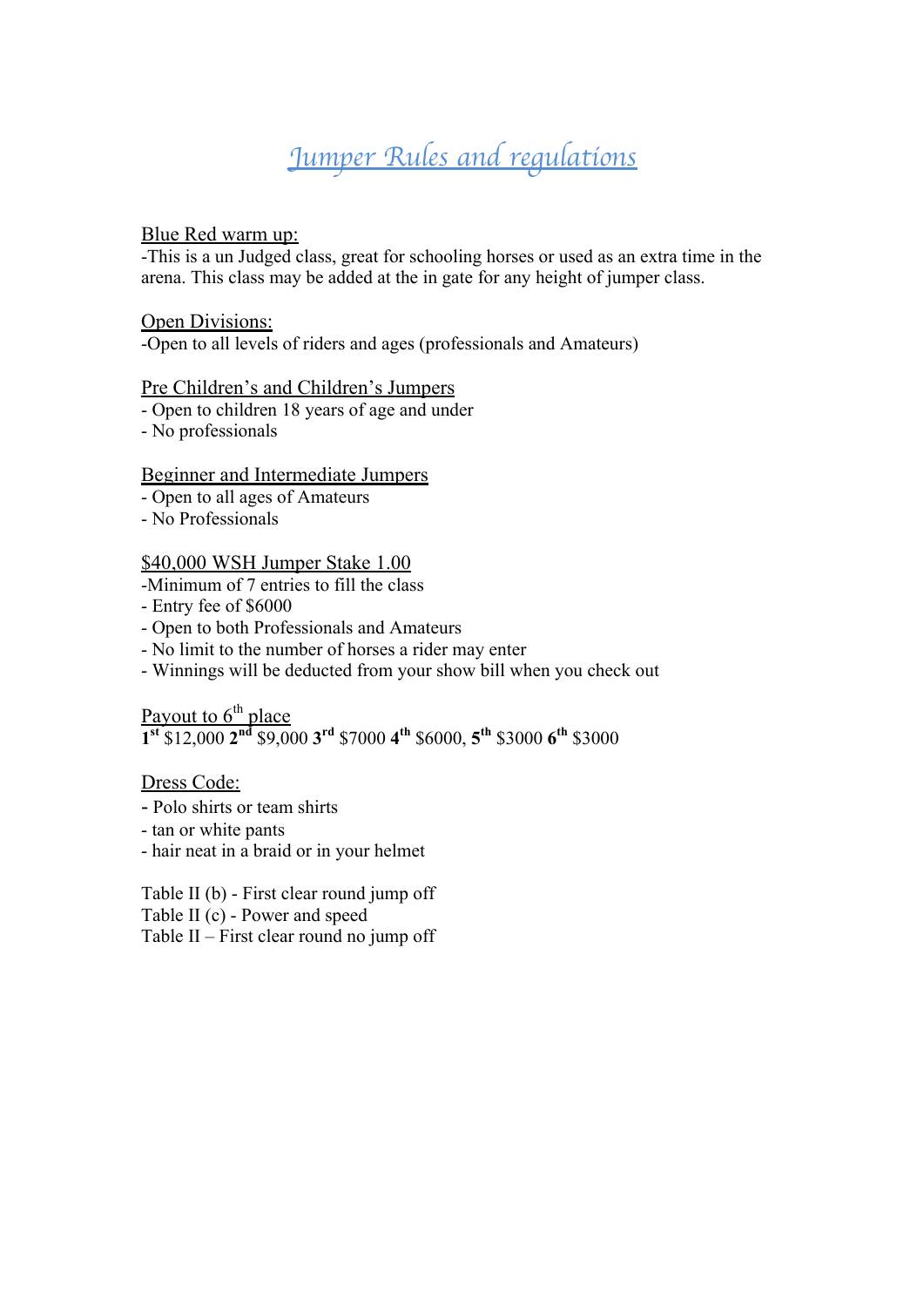# *Points and Eligibility*

Each placing has a point value associated with it that will be added up each horse show for end of the year points and awards. Points are associated with  $1^{st}$ -6<sup>th</sup> placing. The leading point rider for each division will be given a year-end award and prize at the banquet.

#### Ribbon place values

 $1^{st}$  7 points  $2^{nd}$  5 points  $3^{rd}$  4 points  $4^{th}$  3points  $5^{th}$  2 points  $6^{th}$  1 point - These are the point place values for both equitation and Jumper Divisions

#### Equitation Points:

- Any equitation points accumulated stay with the rider. Horse and rider combination may change and the points will remain with the rider.

#### Jumper Points:

- Points stay with the horse and rider combination for all jumper classes.

#### Equitation Rider Eligibility

#### Short Stirrup:

- Rider may not compete in any class over 1.00 at a WSH show for the Show year. If the rider competes over 1.00 at a WSH show during the show year they will loose all points accumulated in the short stirrup equitation division. Riders must be under 18 years of age.

#### Long Stirrup:

- Riders must be over 18 years of age. No professionals allowed amateurs only

#### Sterling Medal:

- Riders must be under 18 years of age. No Professionals allowed. There is no competing height restriction for this class.

#### Jumper Rider Eligibility

#### Beginner Jumper:

- Horse and Rider combination may not compete over .90. Riders may compete in a higher division with a different horse

#### Intermediate Jumper:

- Horse and rider combination may not compete over 1.00 Riders may compete in a higher division with a different horse.

#### Open Jumper Classes:

- Professionals and amateurs may compete in all open divisions. There is no height restriction for horse and rider combination in open divisions.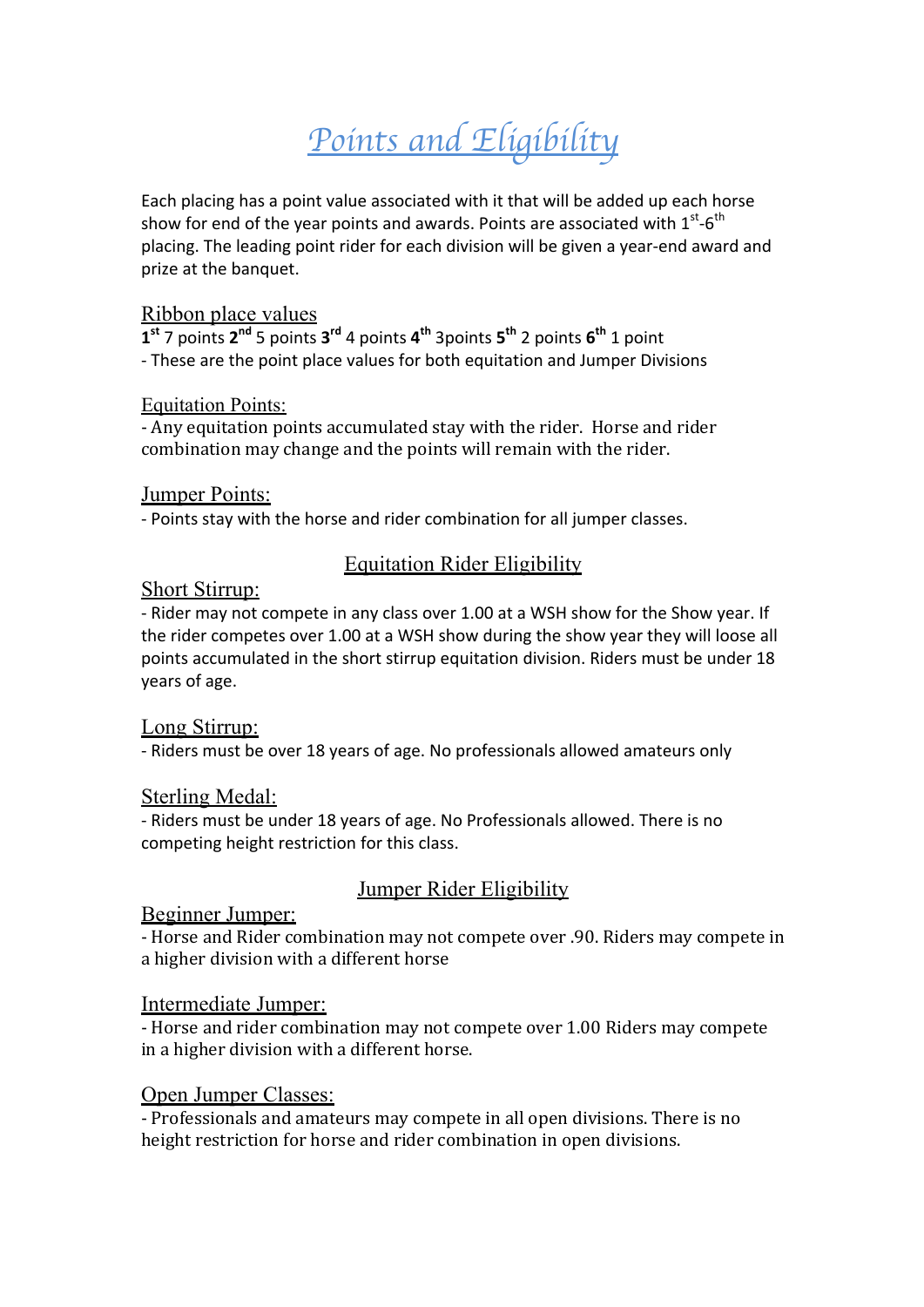

# *Entry Form*

\*\*One entry form per Horse and rider combination\*\* \*\*Entries Due December 31st\*\* (\$3000 late fee per entry apply) All entries are to be emailed to Wates.sport.horses@gmail.com

| Horses Name | Age | Sex | <b>Breed</b> |
|-------------|-----|-----|--------------|
|             |     |     |              |

| Rider Name | Rider Age | Classes entered |
|------------|-----------|-----------------|
|            |           |                 |

| Trainer name | Signature: |  |
|--------------|------------|--|
|              |            |  |

\_\_\_\_\_\_\_\_\_\_\_\_\_\_\_\_\_\_\_\_\_\_\_\_\_\_\_\_ \_\_\_\_\_\_\_\_\_\_\_\_\_\_\_\_\_\_\_\_\_\_\_\_\_\_\_\_\_\_\_\_\_\_

Rider/Guardian name **Depart of Guardian signature** (if under 18)

*Stabling Form*

# Overnight stalls \_\_\_\_\_\_ # of nights \_\_\_\_\_\_\_

# Horses for paddocks\_\_\_\_\_\_\_ # of nights\_\_\_\_\_\_\_

# Trailer in day stalls

# Grooms for over night accommodations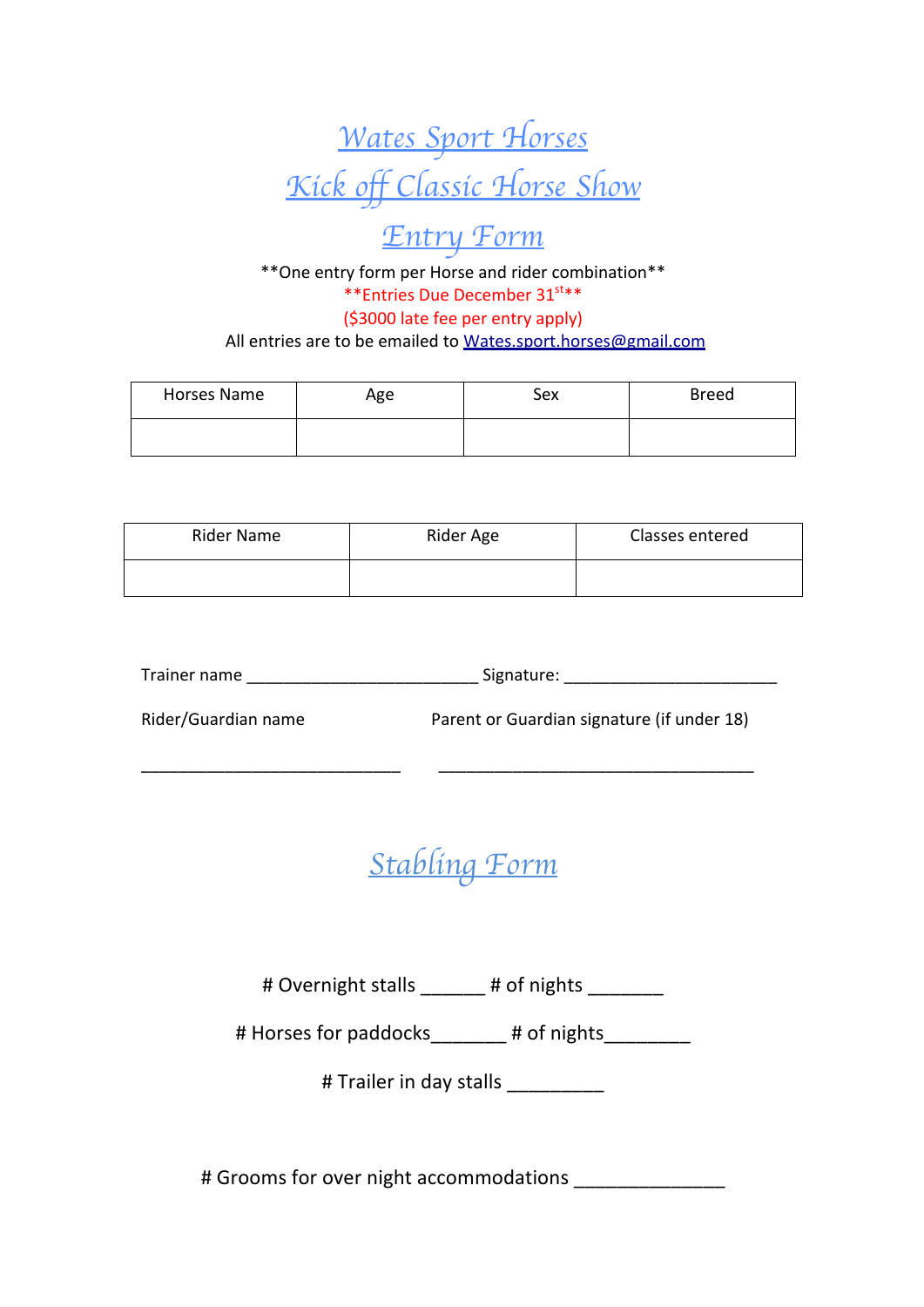#### **Signatures indicate that you fully understand and will honor and abide** by this release. Entries cannot be accepted without all signatures.

Every entry at a competition shall constitute an agreement and affirmation that all participants (which include, without limitation, owner, lessee, trainer, manager, agent, coach, rider, handler and the horse) themselves, their principals, representatives,

employees and agents (1) shall be subject to the Good Hope Estate Itd and Wates Sport Horses Jamaica Ilc rules and competition rules; (2) represent that every horse, rider, and handler is eligible as entered: (3) agree to be bound by the Rules of the competition and will accept as final the decision of

the Horse Show on any question arising under said rules and agree to hold the competition, their officials, directors and employees harmless for any action taken;(4)agree that as a condition of entry they authorize the competition management to market, transfer, assign or otherwise make use of any photographs, likenesses, films, broadcasts, cablecasts, audiotapes taken of the horse(s) and Participant(s) while on the grounds, incident to or in transit between the stabling facility and the event site, in any way they see fit for the promotion coverage of benefit of the event, without compensation to any of them, so long as the use neither ieopardizes amateur status nor endorses a specific product or service, and hereby expressly and irrevocably waive and release any rights in connection with such use, including any claim to invasion of privacy, right of publicity, or to misappropriation; and (5) agree that they participate voluntarily in the competition fully aware that horse sports and the competition involve inherent dangerous risk of serious injury or death, and by participating they expressly assume any and all risk of death, and by participating expressly assume any and all risk of injury or loss, and they agree in indemnity and hold the competition and their officials, directors, employees and agents harmless from and against all claims including for any injury or loss suffered during the or in connection with competition, whether or not such claim, injury or loss resulted, directly or indirectly, from the negligent acts or omissions of said officials, directors, employees or competition. 

Signature of participant or legal Guardian)